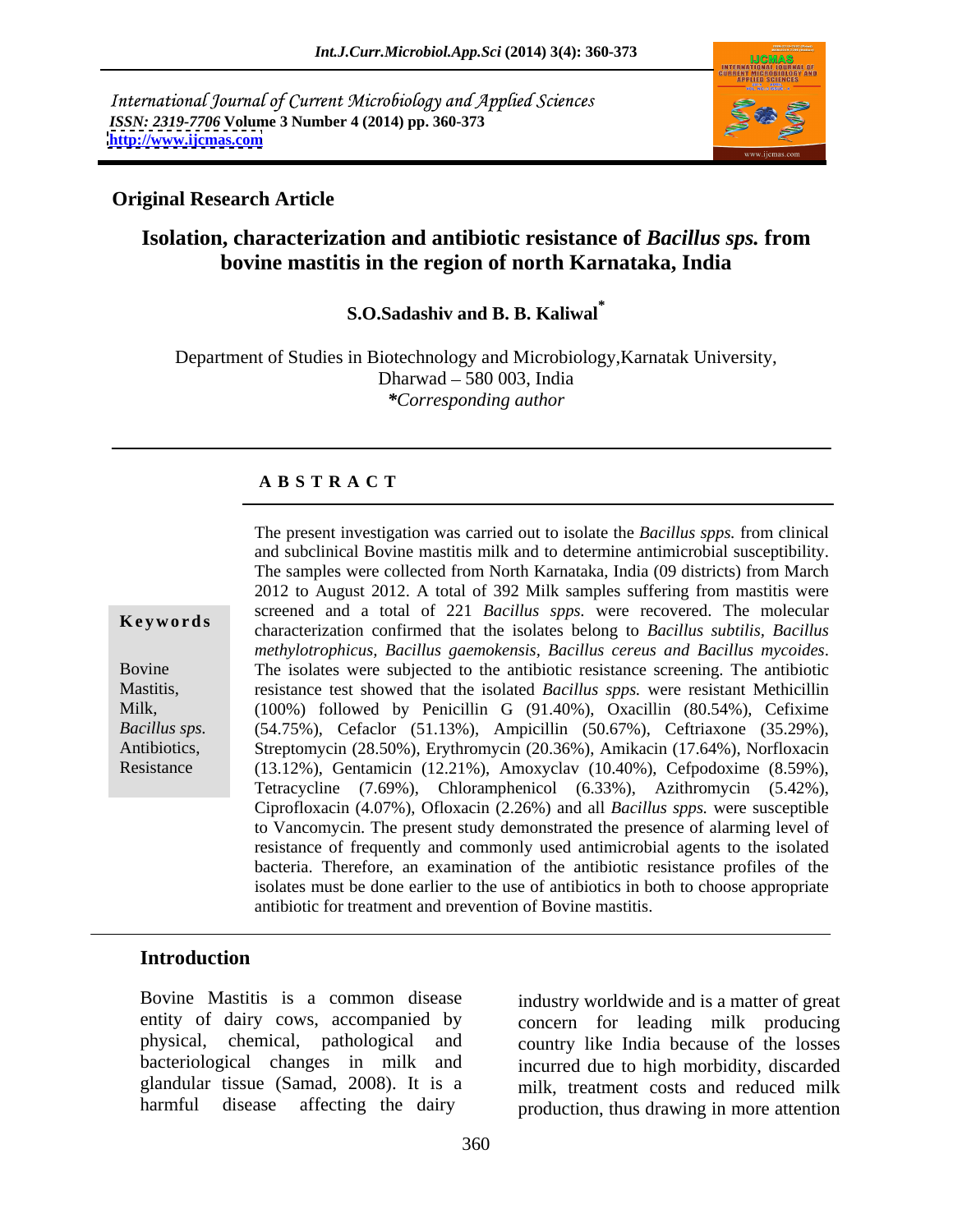towards its treatment and control ( Nihar *et*  The success of bovine mastitis therapy *al.,* 2013). Apart from the economic basically depends on the understanding of losses, mastitis can have serious clinical presentation and antimicrobial implications on public health. Mastitis susceptibility of the etiological agent, which is mostly caused by the interaction among various other factors (Miltenburg *et* of multiple pathogenic agents (primarily bacteria), can expose human beings to various organisms through infected milk, thus serving as a media for transmission of transmission continues to be a matter of various zoonotic diseases like T.B, great concern globally (Unakal and brucellosis, diphtheria, scarlet fever and Q Kaliwal, 2010). The important reason for fever ( Mahantesh and Kaliwal, 2011). therapy failure in the management of

Mastitis is produced by a variety of pathogenic microorganisms. The majority udder, etiology, lower efficacy of of cases in bovines are infectious and it antimicrobials, and improper veterinary has been estimated that up to 200 microbial species are potential causative<br>  $\frac{1004 \text{ Plurues and}}{1004 \text{ Plurues and}}$  Isolation. identification and agents (Quinn *et al.,* 1994, Blowey and Edmondson, 1995). Cows and herds vary in susceptibility and extent, type and duration of infection, although some of the environment of the cow, manure and inadequately cleaned milking machines (Jain, 1979 Philpot, 1979). In bovine mastitis bacteria isolated with greatest frequency are *Staphylococcus aureus, Corynebacterium spp., Escherichia coli, Streptococcus spp., Pseudomonas spp.,* and *Klebsiella spp*. (El-Khodery *et al.,*

be due to the different regions, breeds, microorganisms in environment (Sadashiv treatment regimen (Sadashiv and Kaliwal, and Kaliwal, 2013). Bacteria belonging to 2014). Therefore, the present investigation with bovine, ovine, and porcine abortions Bacillus spps. and their antibiotic worldwide. (Agerholm *et al.*, 1995; resistance, isolated from clinical and

*al.,* 1996) and the increased antimicrobial resistance of the organisms in animals treated with antibiotics and their zoonotic mastitis could arise from various factors involving pathological changes in the udder, etiology, lower efficacy services (Adesola, 2012)

mammary pathogens can be isolated from the negality discuss public nearly and rood bedding, water supplies, soil and painting painting in the dairy environment. *Staphylococcus spp., Bacillus spp.,* 2008).<br>
2008).<br>
2008).<br>
2008).<br>
2008).<br>
2008 youthout consumers and<br>
2008 to prevent antibiotic resistance, potential<br>
2008 which we consumers and<br>
2008 to prevent antibiotic resistance, potential<br>
2008 health risk for hum therapeutic practices, management and their antimicrobial susceptibility is conditions and presence of important when selecting appropriate the genus Bacillus have been associated was designed to isolate, characterize the Kirkbride *et al.*, 1993). Subclinical Bovine mastitis milk. Isolation, identification and characterization of mastitis pathogens are a fundamental aspect of milk quality and udder health control programs. There is a need to discuss public health and food safety issues associated with food borne pathogens found in the dairy environment. Because of worries about antimicrobial residues, antimicrobial resistance, milk quality and animal welfare, there is an increasing demand for development and evaluation of the milk culture method and rapid and accurate identification of bacterial species. Antibiogram studies of mastitis pathogens are important to suggest suitable antibiotic treatment to provide quality milk to the consumers and to prevent antibiotic resistance, potential health risk for humans (Nadeem *et al.,* 2013). Identification of mastitis pathogens, treatment regimen (Sadashiv and Kaliwal, 2014). Therefore, the present investigation *Bacillus spps.* and their antibiotic resistance, isolated from clinical and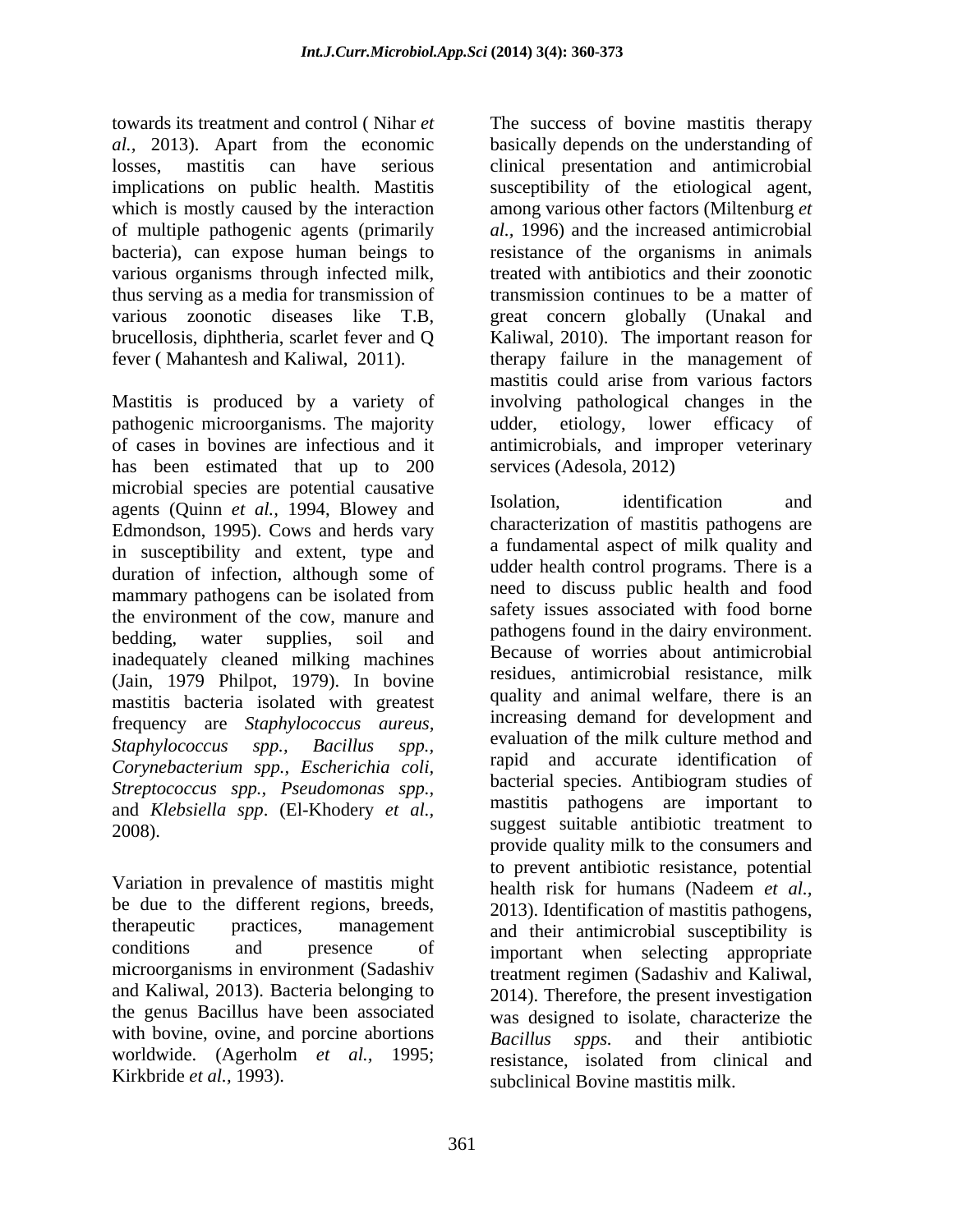The North Karnataka is located within samples and  $15^{\circ}00'$  North (N) and  $18^{\circ}30'$  North (N) in equal 15°00' North (N) and 18°30' North (N) latitudes and  $74^{\circ}$  East (E) and  $77^{\circ}50'$  (E) East longitude. The border is bounded by Maharashtra and Goa States in the north and northwest and the State of Andhra Pradesh in the east. This region is mainly called as Bayaluseeme region comprising the plains of the Deccan plateau.

### **Source of milk samples**  $=$  very severe.

The samples were collected from North Sampling method Karnataka, India (09 districts) from March 2012 to August 2012. The lactating cattles of the dairy farms of the North Karnataka Region has been examined from dairy herds in different smallholder farms as sampling, teat ends were disinfected with well as large scale farms randomly. The cotton swabs soaked in 70% ethanol and well as large scale farms randomly. The study includes Holstein Freshein (H.F), Jerscy, Dharwari and Murrah. A Total of

# **Surf Field Mastitis Test (Muhammad** *et*

The samples were subjected to Surf Field Mastitis test (SFMT). The principle of the test is that when detergent is added into milk sample, it causes rupture of somatic cell and release DNA and other cell contents. DNA is acid in nature, while detergent contains alkyl-arylsulfonate, which is basic in nature. DNA and detergents unite to form a gel; consistency of gel depends upon the number of somatic cells. More cells more thick gel and vice versa. For this purpose, 3% surf

**Materials and Methods** solution (pH = 10.3) was prepared by **Study area** detergent powder (Surf Excell, Uniliver, adding three grams of commonly used India) in 100 mL of water. Quarter milk samples and surf solution were then mixed quantities in petri-dishes separately for each quarter. The change in consistency of milk indicated mastitis, while no change in consistency of milk indicated healthy samples. The mastitis was graded into further four categories based on the severity of disease from lower to higher intensity as,  $+ =$  moderate,  $+ +$  = severe,  $+ +$  + = more severe,  $+$  + + +  $=$  very severe.

### **Sampling method**

392 milk samples were collected collected in sterile 15 ml tubes. The milk fortnightly. Surf Field Mastitis Test samples were transported in a cold (SFMT) and increased  $\beta$ H of the milk have container to the laboratory of the P. G. been done to confirm the clinical and Department of studies in Microbiology subclinical mastitis. and Biotechnology, Karnatak University, Quarter foremilk samples were collected aseptically for bacteriological assay as described by Honkanen-Buzalski. Before sampling, teat ends were disinfected with cotton swabs soaked in 70% ethanol and allowed to dry and the first streams of milk were discarded. Milk samples were container to the laboratory of the P. G. Department of studies in Microbiology Dharwad for further analysis.

### *al.,* **2010) Identification and biochemical characterization**

A total of 392 Milk samples suffering from mastitis were brought to the laboratory. The isolation of *Bacillus spps.* was carried out using the standard method (Fall, 2011). Briefly,  $100\mu l$  of aseptically collected milk samples from each sample was spread over a Nutrient Agar and incubated at 37°C for 24-48 hrs. After incubation, the selected colonies were subjected to Gram nature, morphological character.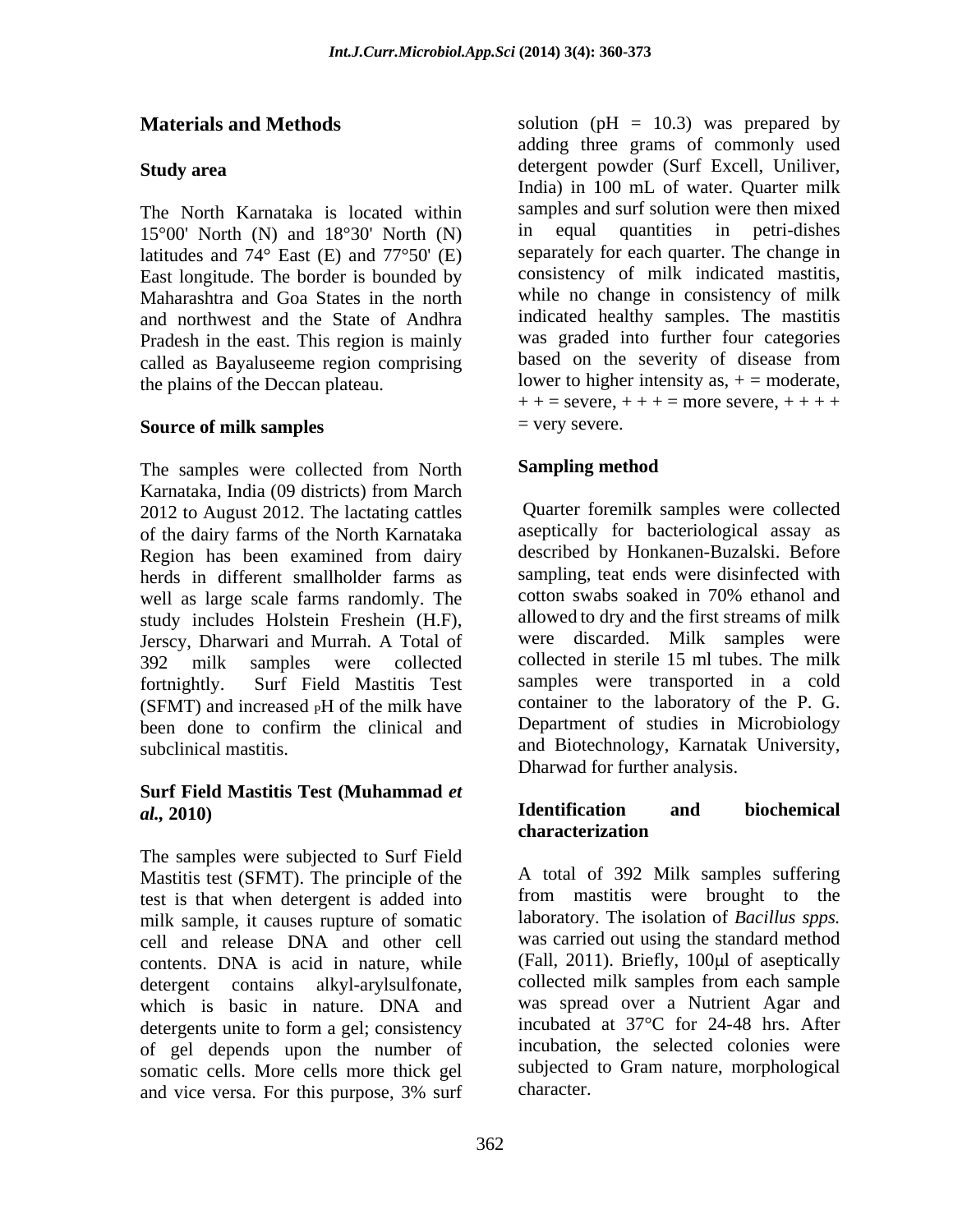Antibiotic resistance screening was done with proper mixing. 2µl of Proteinase K as per the guidelines of National (20mg/ml) was added and incubated at Committee for Clinical Laboratory  $55^{\circ}$ C for 30 min. The sample was Standards (NCCLS). Kirby- Bauer's disc extracted in same volume phenol, diffusion technique was adapted for Chloroform and Iso-amyl alcohol antibiogram. The antibiotic discs and (25:24:1) and DNA was precipitated with Mueller- Hinton Agar were purchased from Hi-Media Pvt. Ltd, Mumbai. The following antibiotics are used for washed with 70% Ethanol, dried and resistance test – Amikacin, Amoxyclav, dissolved in 100 µl of  $T_{10}E_1$  buffer and Ampicillin, Methicillin, Oxacillin, stored at -20<sup>0</sup>C for further use. Penicillin G, Cefaclor, Cefixime, Concentration of DNA was determined Cefpodoxime, Ceftriaxone, Ciprofloxacin, Norfloxacin, Ofloxacin, Gentamicin, (Schimadzu Corporation). The DNA was Azithromycin, Erythromycin, stored at -20°C for further use. Streptomycin, Vancomycin, Tetracycline and Chloramphenicol. **Polymerase chain reaction** 

The strains identified were further The primers for PCR amplification were subjected for molecular identification to confirm by analysing 16S rDNA sequence. Three strains were selected for 16S rDNA sequencing each representing from group<br>of similar phenotypic characters. 27 forward  $-5$ of similar phenotypic characters.

### **Isolation of DNA**

DNA Extraction was carried out using method modified from Mary Suchita Xalxo, 2 ml of overnight grown Nutrient The PCR was performed in 20µl reaction broth culture was centrifuged at 10,000 mixture containing 2µl of 10X assay rpm at  $4^{\circ}$ C for 10 minutes. The pellet was buffer, 1µl dNTP mix of 2.5 mM, 0.5µl of re suspended in 10 min 10mM Tris, 100 mM Sodium chloride solution and primer (5pmol), 0.5µl of Taq polymerase, centrifuged at  $10,000$  rpm  $4^{\circ}$ C for 10 minutes. After discarding the supernatant, grade water with the following the pellet was re suspended in 100 µl of amplification for 16s rDNA initial  $T_{50}E_{20}$  buffer containing 20µl of lysozyme denaturation at 95°C for 4 min followed by (50mg/ml) and incubated at  $37^{\circ}$ C for 20 min, in that solution 1µl of RNase (10 extension (94ºC for 1 min, 59.9ºC for 2 mg/ml) was added and incubated at room min and 72°C for 2 min) and final temperature for 20 minutes. To this extension at 72ºC for 20 min followed by

**Antibacterial Resistance Test** mixture 100µ1 of SDS (2% in T<sub>50</sub>E<sub>20</sub>) was mixture 100 $\mu$ 1 of SDS (2% in T<sub>50</sub>E<sub>20</sub>) was added and incubated at  $50^{\circ}$ C for 45 min  ${}^{0}C$  for 45 min extracted in same volume Chloroform and Iso-amyl alcohol one volume of isopropanol and 0.1 volume of 3M of Sodium acetate. The pellet was dissolved in 100  $\mu$ l of T<sub>10</sub>E<sub>1</sub> buffer and stored at -20<sup>0</sup>C for further use. stored at  $-20^{\circ}\text{C}$  for further use. using UV-1800 spectrophotometer

**Molecular characterization** PCR amplification was performed using Applied Biosystem verti thermal cycler. obtained from Sigma-Aldrich.

### **Universal Primer (Lane, 1991)**

**27 forward – 5<br>AGAGTTTCCTGGCTCAG 3<sup>'</sup>** 

### **1492 reverse**  $-5$ ACGGCTACCTTGTTACGATT 3

 $^{\circ}$ C for 10 1µl of template DNA and 13.5µl of HPLC °C for 20 38 cycles of denaturation, annealing and mgcl2, 1µl each of forward and reverse primer (5pmol), 0.5µl of Taq polymerase, grade water with the following amplification for 16s rDNA initial min and 72ºC for 2 min) and final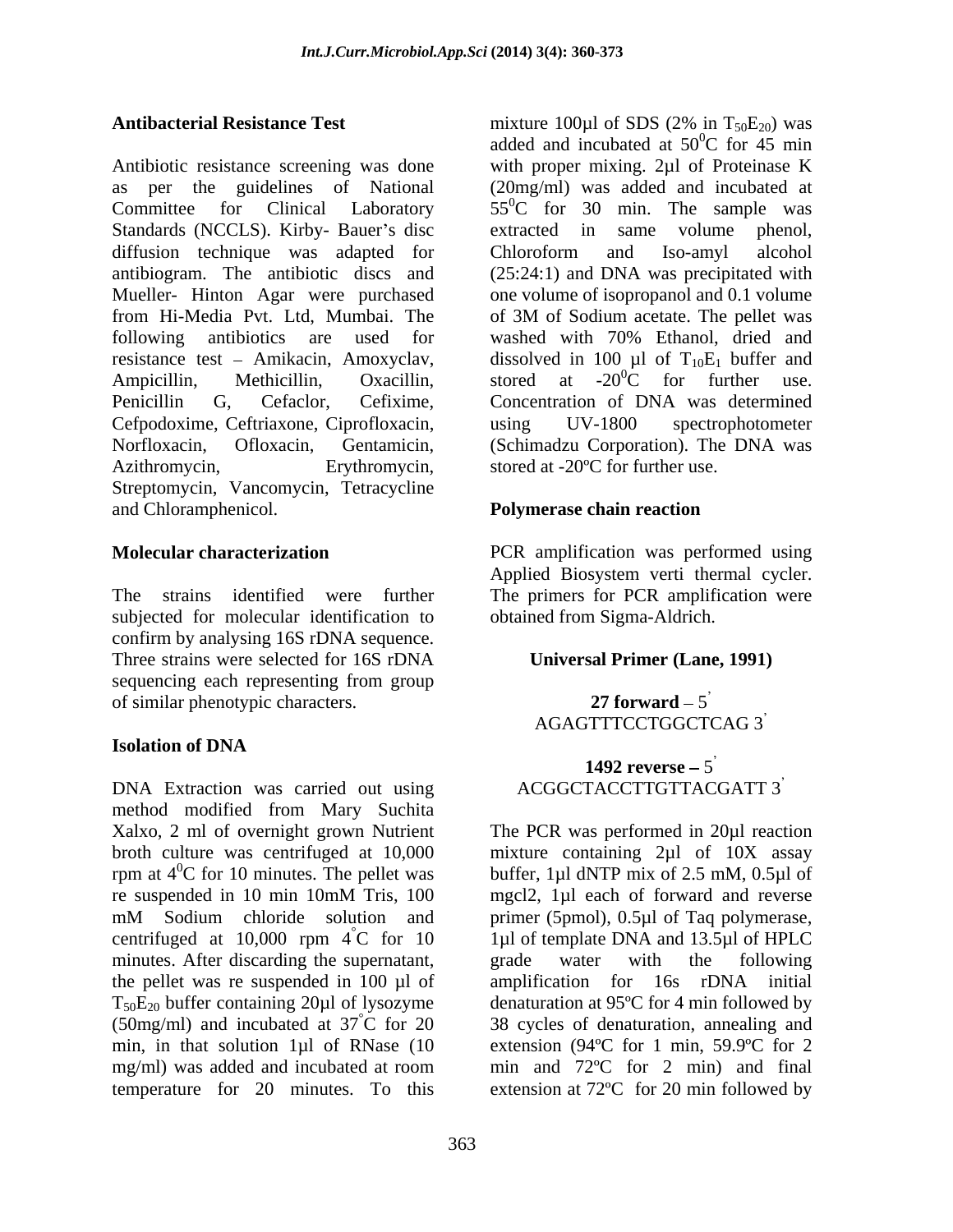hold for infinity at 4°C. The presence of (20.36%), Amikacin (17.64%), agarose gel electrophoresis and to analyse (12.21%), Amoxyclav (10.40%), the size of amplified PCR product DNA Cefpodoxime (8.59%), Tetracycline markers of 100bp was used which was (7.69%), Chloramphenicol (6.33%), provided by the Puregene. The amplified Azithromycin (5.42%), Ciprofloxacin product was sent for sequencing to (4.07%), Ofloxacin (2.26%) and all SciGenom Labs Pvt Ltd, Cochin, Kerala. Bacillus spps. were susceptible to

### **Construction of phylogenetic tree.**

[AMS=megaBlast&PAGE\\_TYPE=BlastSe](AMS=megaBlast&PAGE_TYPE=BlastSe) [arch&SHOW\\_DEFAULTS=on&LINK\\_L](arch&SHOW_DEFAULTS=on&LINK_L)

A total of 221 *Bacillus* species were recovered from 392 milk samples based on Gram nature and morphological character. The partial amplification of 16S rDNA confirmed on the agarose gel

By using NCBI and neighbour joining method in MEGA 5 the strains were identified as *Bacillus subtilis (Fig. 2), Bacillus gaemokensis (Fig. 4), Bacillus cereus (Fig. 5) and Bacillus mycoides*

The antibiotic susceptibility test to the revealed that the highest number of *Bacillus spps.* was resistant to Methicillin (91.40%), Oxacillin (80.54%), Cefixime these bacteria infect animals (54.75%), Cefaclor (51.13%), Ampicillin canals (Mohammed *et al.*  $(54.75\%)$ , Cefaclor  $(51.13\%)$ , Ampicillin canals (Mohammed *et al.*, 2012). Streptomycin (28.50%), Erythromycin mastitis can be controlled by hygienic

PCR products was determined by 2.5% Norfloxacin (13.12%), Gentamicin (20.36%), Amikacin (17.64%), Norfloxacin (13.12%), Gentamicin (12.21%), Amoxyclav (10.40%), Cefpodoxime (8.59%), Tetracycline Chloramphenicol Azithromycin (5.42%), Ciprofloxacin (4.07%), Ofloxacin (2.26%) and all *Bacillus spps.* were susceptible to Vancomycin (Table 1).

By using the sequence the bacteria were between three elements like bacteria, cow identified and constructed phylogenetic and environment (Mohammed *et al.,* tree by using 2012). In the present study *B.subtilis,*  NCBI[\(http://blast.ncbi.nlm.nih.gov/Blast.c](http://blast.ncbi.nlm.nih.gov/Blast.c) *B.cereus* and *B.mycoides* have been [gi?PROGRAM=blastn&BLAST\\_PROGR](gi?PROGRAM=blastn&BLAST_PROGR) isolated and characterized. Similarly <OC=blasthome>) and MEGA 5 Software. *B. licheniformis, B. circulans, B. lentus, B.* **Results and Discussion** *megaterium* from Bovine mastitis. electrophoresis. (Fig. 1). environment and the numbers of *Bacillus Bacillus methylotrophicus (Fig. 3),* organism is not generally considered to be *(Fig. 6).*  udder (Parkinson *et al.,* 1999). The (100%) followed by Penicillin G (50.67%), Ceftriaxone (35.29%), Therefore, the present study suggest that Bovine Mastitis is a result of interaction between three elements like bacteria, cow *B.methylotrophicus, B.gaemokensis,* isolated and characterized. Similarly Mohammed *et al.,* (2012) also isolated *Bacillus coagulans*, *B. cereus, B. subtilis, mycoides, B. amyloliquefaciens, B. megaterium* from Bovine mastitis*.* Nieminen *et al.,* (2007) also reported the presence of *B. pumilus B. licheniformis* and *B. cereus.* Parkinson *et al., (*1999) reported the Presence of Bacillus cereus from the mastitis milk. *Bacillus cereus* is recognised as being ubiquitous in the farm *cereus* spores in soil rises throughout the winter (Davies and Wray, 1996). It is a common contaminant of milk at all stages of processing (Crielly *et al.,* 1994). The a primary mastitis pathogen, but causes mastitis after accidental introduction to the presence of *Bacillus spps.* in the study may be due to the environmental factors like soil, water and manure, these are the main source of bacteria and when animals are exposed to soil, water and manure these bacteria infect animals via teat canals (Mohammed *et al.,* 2012).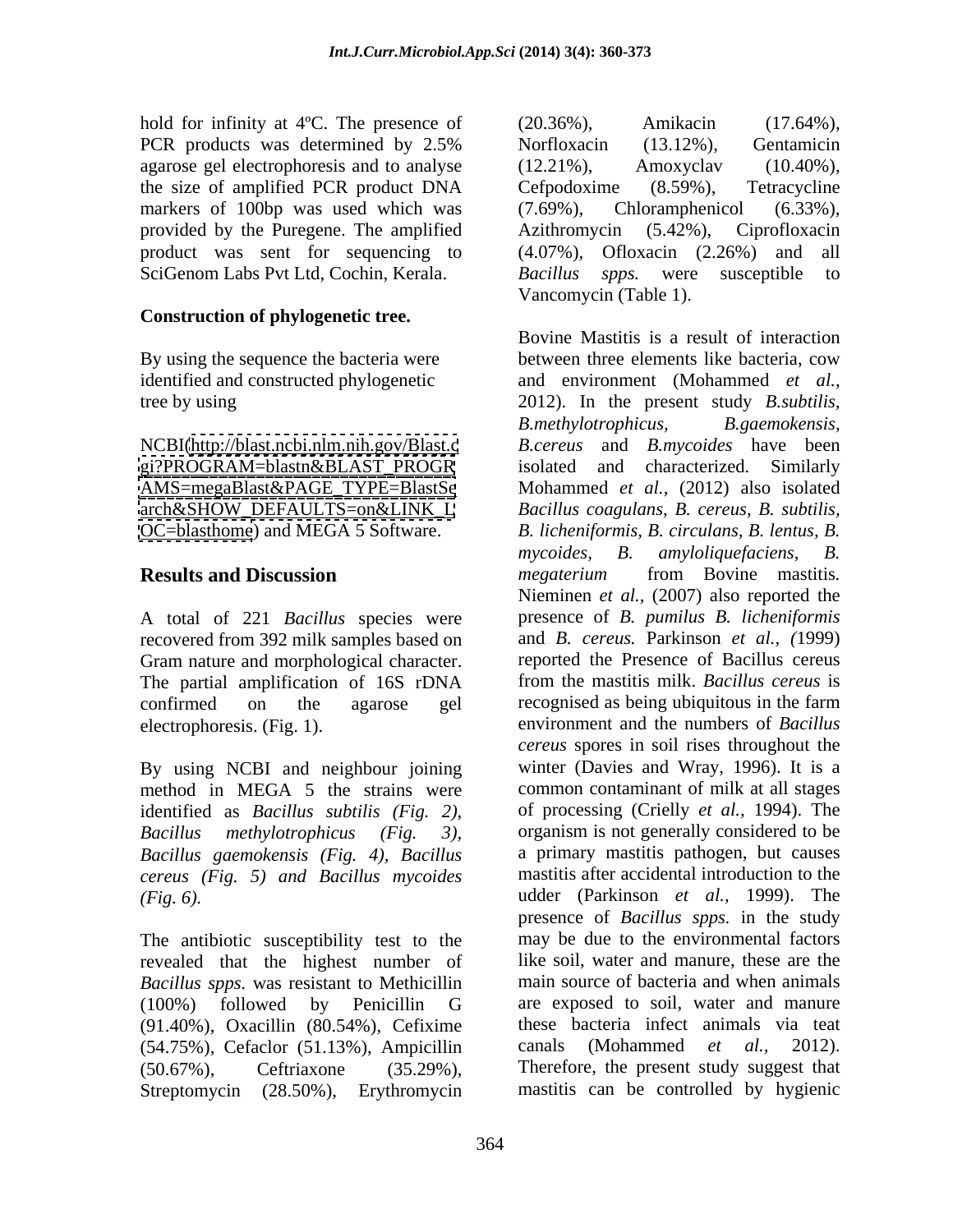The development of molecular biological mastitis, Penicillin, Ampicillin and proven useful for identification of strains Ampicillin(84%), Cefotaxime (77%), and species (Gurtler & Stanisich, 1996). related bacterial species. In the present of the bacterial species. The present molecular identification work suggest that, the 16s rDNA sequencing is more accurate

treatment of animals also contributes bacterial resistance against them. The coded for by particular genes that may be antibiotic resistance usually varies carried on the bacterial chromosome, plasmids (Rychlik *et al.,* 2006), hence these are easily transferred among isolates. Trom different herds on the same In the present study, *In vitro* antimicrobial susceptibility test of twenty one

conditions, cleaning manure, keeping the antimicrobial agents was conducted and animals away from the stagnant water, studied against isolated 221 *Bacillus spps.*  washing udder before milking with The most commonly used antibiotics on germicidal solution. conventional dairies were Penicillin, methods, such as nucleic acid analysis, Tetracycline's were commonly used protein patterns or fatty acid profiles, has (Mohammed *et al.*, 2012). The antibiotic added possibilities for the rapid resistant of the present study revealed that identification of bacteria (Busse *et al.,* the isolated *Bacillus spps.* showed 1996). Species-specific DNA sequences resistant to multi drugs. These results were can be used for the identification of in line with the reports of Mohammed *et*  bacterial species. The 16s-23s rDNA has *al.,* (2012), were the resistance of The 16s rDNA sequencing makes it Ofloxacin (25%) and Tetracycline (17%). possible to identify and distinguish closely The reports were higher to the reports of study the characterization of the *Bacillus*  (66.67%), lower to Chloramphenicol *spps.* have been done by using the 16s (88.89%) and Gentamycin (100%). From rDNA sequence. Similarly, many the study, a large number of isolates were molecular tools like 16s-23s rRNA spacer found to be resistant to previous and regions used by Forsma *et al.,* (1997) established antibiotics compared to the PCR-DGGE method used by Ying *et al.*, newer developed antibiotics. Appearance (2009), 16s rDNA sequencing used by of resistance against a particular antibiotic Shea Beasley (2004) for the identification in a specific region may be due to its Cephalosporin and Tetracycline's. For mastitis, Penicillin, Ampicillin and Ampicillin(84%), Cefotaxime (77%), Ceftizoxime (55%), Amikacin and Firaol *et al.,* (2013) to the Penicillin G frequent and long-term use (Moon *et al.,* 2007; Kumar *et al.,* 2010)

for the species identification.<br>In the mastitis the improper or incomplete In the work of Nadeem *et al.*,<br>In the mastitis the improper or incomplete (2013). The resistance to Penicillin G must significantly to the development of represents the main antibiotic group usage of antibiotics correlates with the regular use of antibiotics for the treatment emergence and maintenance of antibiotic-of cows may result in the spread of resistant traits within pathogenic strains resistant strains (Hulya *et al.,* 2006; (Shitandi *et al.,* 2004). These traits are Nadeem *et al.,* 2013). The prevalence of The resistance to the Penicillin G is also in line with the work of Nadeem *et al.,* (2013). The resistance to Penicillin G must be of concern, since this antibiotic recommended for mastitis treatment and antibiotic resistance usually varies between isolates from the different sampled places and even between isolates from different herds on the same farm(Waage *et al.,* 2002).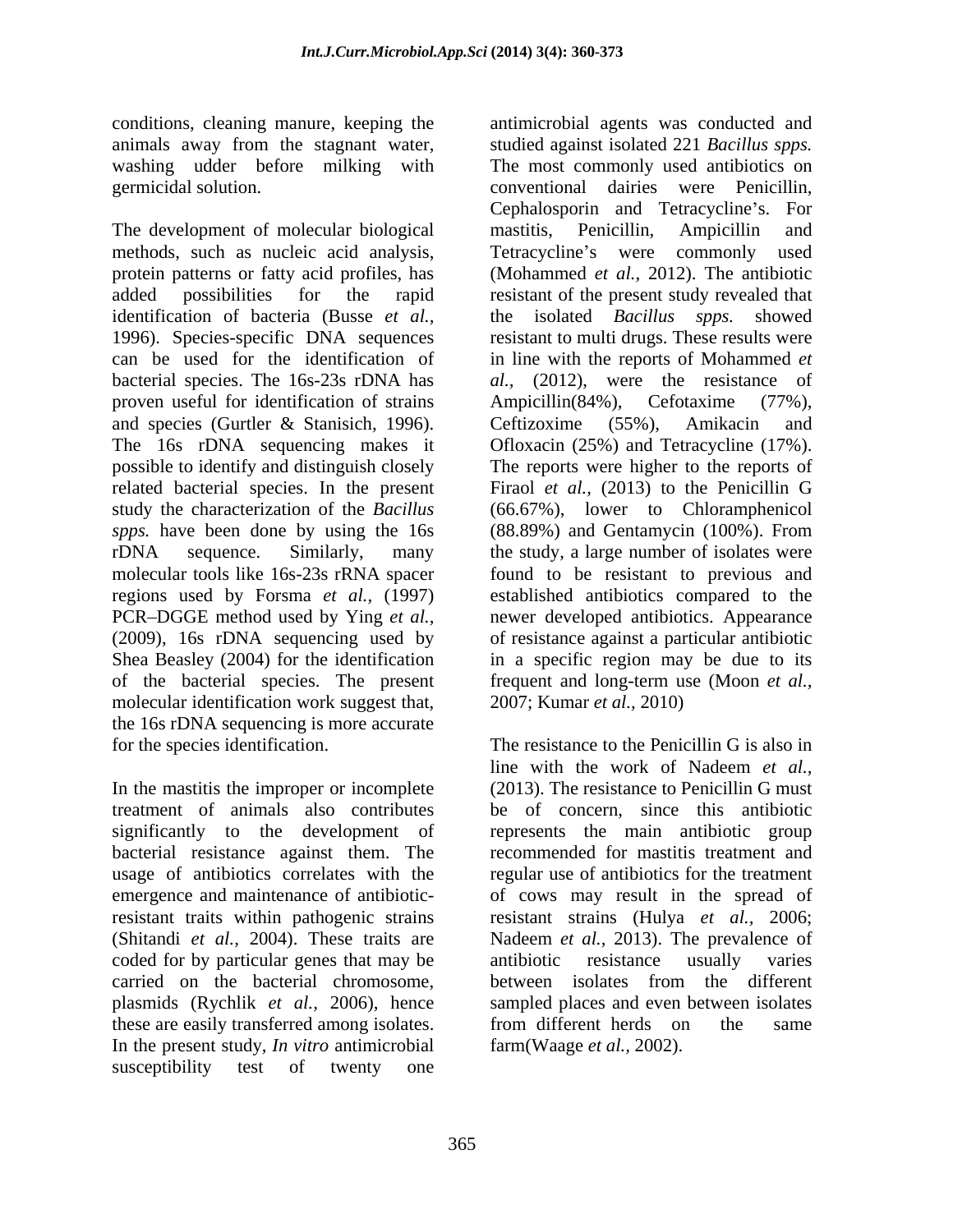|                              |                 |              |                                                                          |                    |                   | <b>Antibiotics Used</b>      |        |                    |                                            |        |      |       |
|------------------------------|-----------------|--------------|--------------------------------------------------------------------------|--------------------|-------------------|------------------------------|--------|--------------------|--------------------------------------------|--------|------|-------|
| Bacterial<br><b>Isolates</b> | AN <sub>1</sub> | $\Delta M$   | $\mathbf{M}$<br>$\alpha v$<br>$\Gamma_{\text{ET}}$   $\mathsf{U}\Lambda$ | 1 U.P              | $\mathbf{M}$      | I CP<br>CID<br>C11<br>$\Box$ | CI I   | - 0<br>$\Lambda$ 1 | $\mathbf{M}$ $\mathbf{M}$                  | $\sim$ |      |       |
| Bacillus                     |                 | $\mathbf{a}$ | $112$ 00 178 $\frac{20}{2}$                                              |                    | $\frac{12}{1}$ 19 | $\sim$ $\sim$                | 109129 |                    | 27   12   45   63                          |        | - 00 | _____ |
| $_{\rm 2PP}$ .               |                 | -50          | $10 \mid 80.5 \mid 91.$                                                  | <b>E</b> 1<br>4∩ - | $12 \mid 75 \mid$ | $-8.5 +$                     | $-4.0$ |                    | $-12$   5.4   20.   20.  <br>$21 \t2 \t36$ |        |      | 761   |

**Table.1** Antibacterial Resistance pattern for isolated *Bacillus Sps.*

CNS- Coagulase Negative *Staphylococcus*, N - No.of isolates, AK- Amikacin, AMC-Amoxyclav, AMP-Ampicillin, MET-Methicillin, OX-Oxacillin, P-Penicillin G, CF-Cefaclor, CFM-Cefixime, CPD-Cefpodoxime, CTR-Ceftriaxone, CIP-Ciprofloxacin, NX-Norfloxacin, OF- Ofloxacin, GEN- Gentamicin, AZM-Azithromycin, E-Erythromycin, S-Streptomycin, VA-Vancomycin, TE- Tetracycline, C-Chloramphenicol

**Fig.1** Agarose gel electrophoresis to confirm the amplified DNA



M-DNA Ladder 100bp Lane 1, 2, 3, 4,  $5 -$ Amplified DNA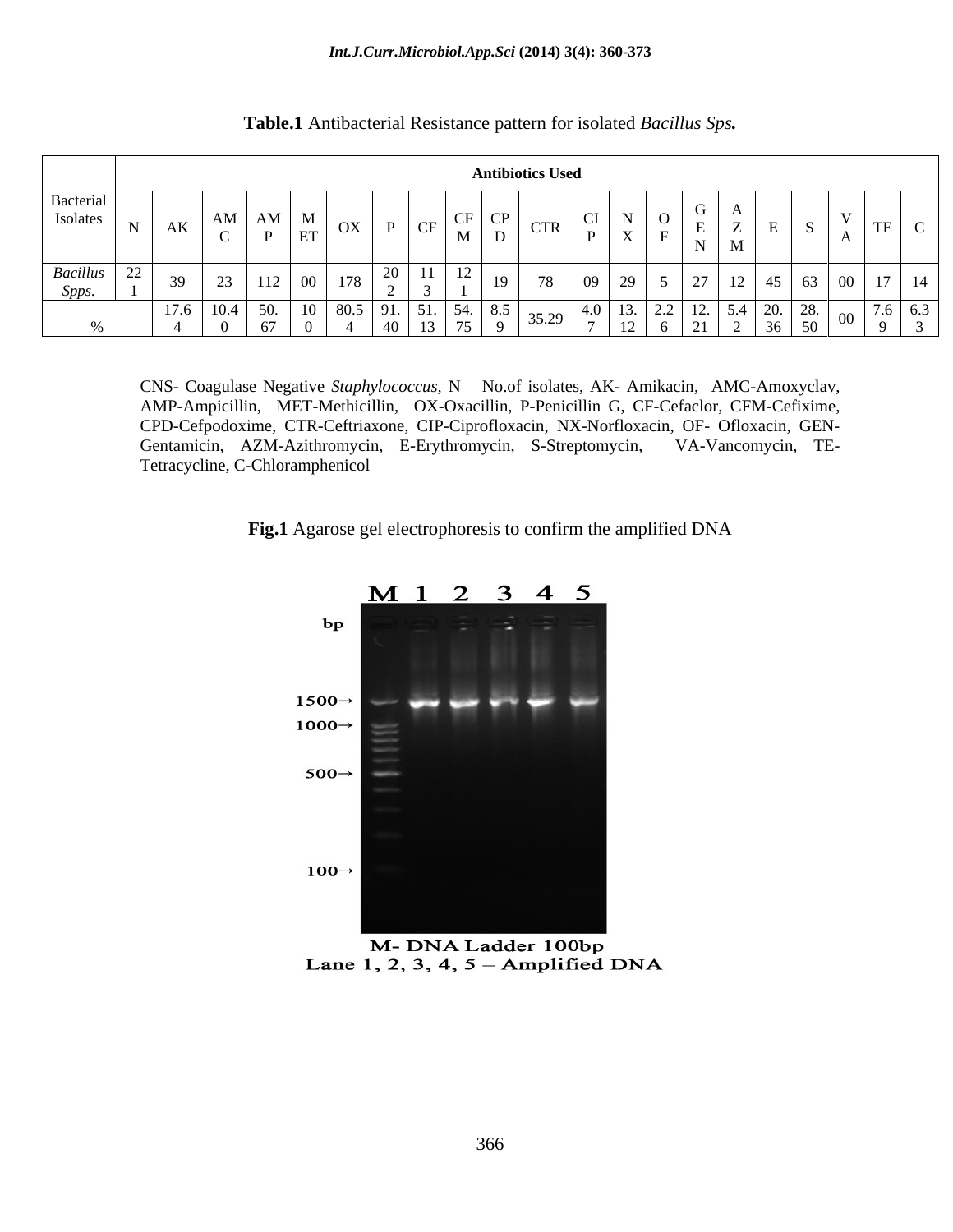**Fig.2** Phylogenetic tree of *Bacillus subtilis*

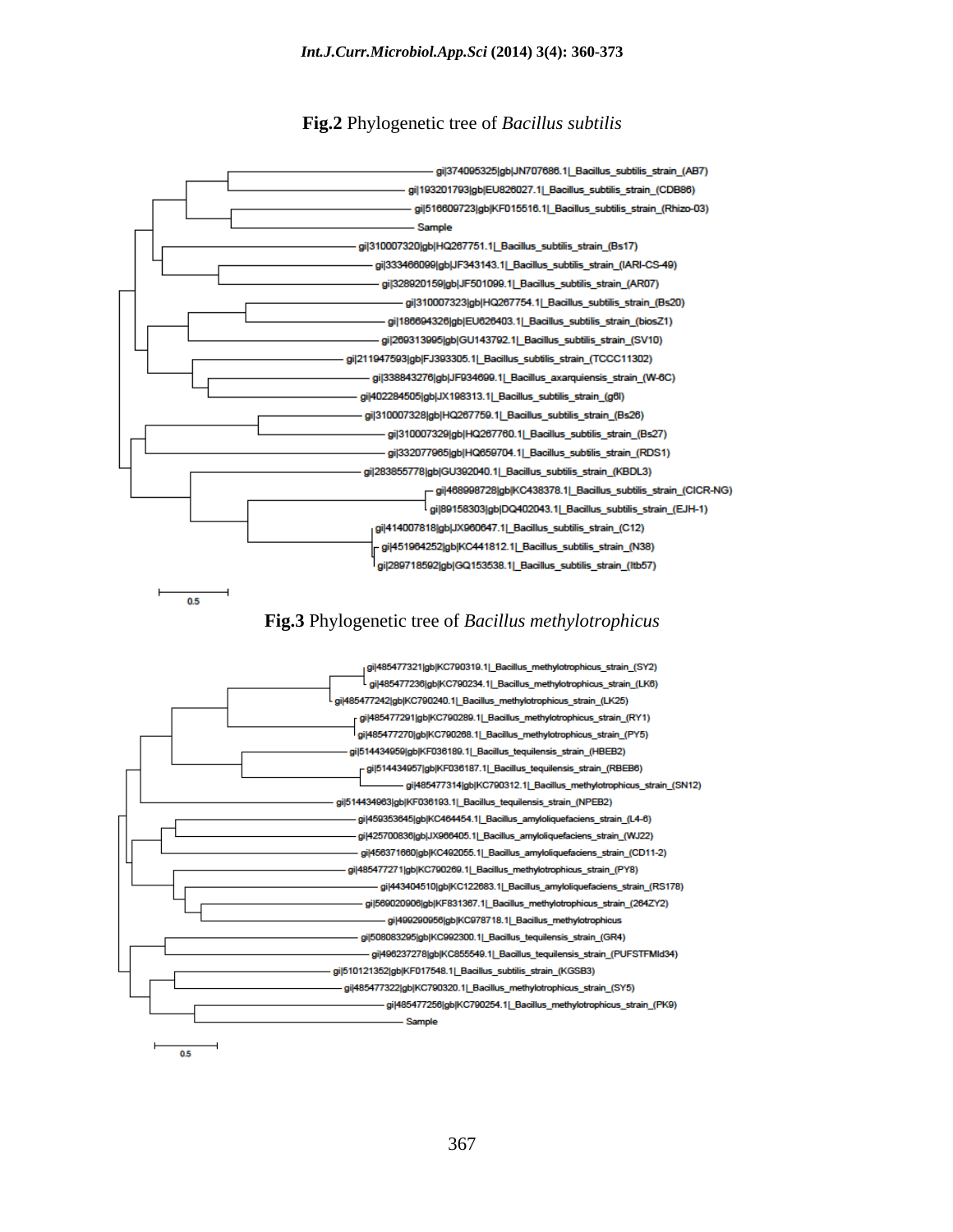### **Fig.4** Phylogenetic tree of *Bacillus gaemokensis*







 $0.5$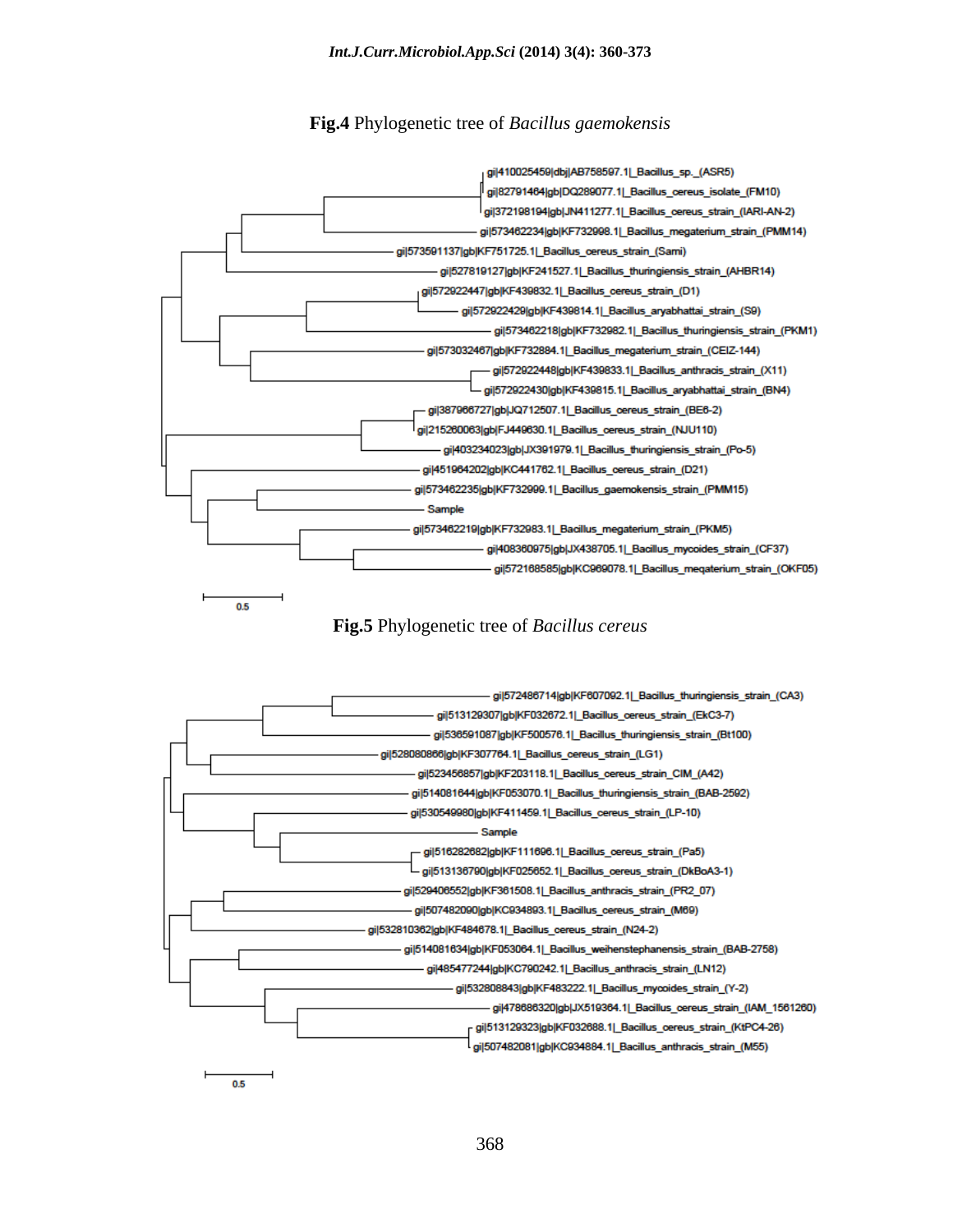**Fig.6** Phylogenetic tree of *Bacillus mycoides*



Antibiotic resistance is carried on plasmids Malinowski *et al.,* (2006) showed that and transposons which can pass from one recovery rates from acute mastitis equals species to another (Werckenthin *et al.*, "zero" if the pathogens were resistant to 2001). The possible reason for detection of antibiotics used to intrammuary treatment. this species of resistant bacteria at high Lack of stringent regulations and prevalence supports its contagious nature monitoring in the dispensing and use of that gives the chance to circulate and antimicrobials in veterinary establishments infect the udder once introduced to a heard and mass inoculation of herds of animals (Sharif *et al.,* 2009). by some farmers has risen as a

It is possible that mastitogenic bacteria can  $2012$ ). lose the sensitivity to antibiotics over the time or even acquire sometimes this Some natural products like Bacteriocin feature (Edward *et al.,* 2008). It is necessary to monitor mastitis pathogens to assess any changes in their antibiotic resistance patterns. Careful use of number of microbes. They exist in various antibiotics can avoid the increase and dissemination in antimicrobial resistance arising from the use of antimicrobial drugs in animals (Fluit *et al.,* 2006; Schwarz *et al.,* 2001). Also previous investigations of

antibiotics used to intrammmary treatment. Lack of stringent regulations and contributory factor to increase antimicrobial resistance (Alemu *et al.,* 2012). Some natural products like Bacteriocin

may be used as an alternative type of antibiotic(Kaur *et al.,* 2012). These natural agent which may inhibit growth of huge ecological niches. (Suneel and Kaliwal 2013) have Reported the bacteriocins produced by the *Lactococcus garvieae* shown antibacterial effect against the *B. cereus* and *B.subtilis.*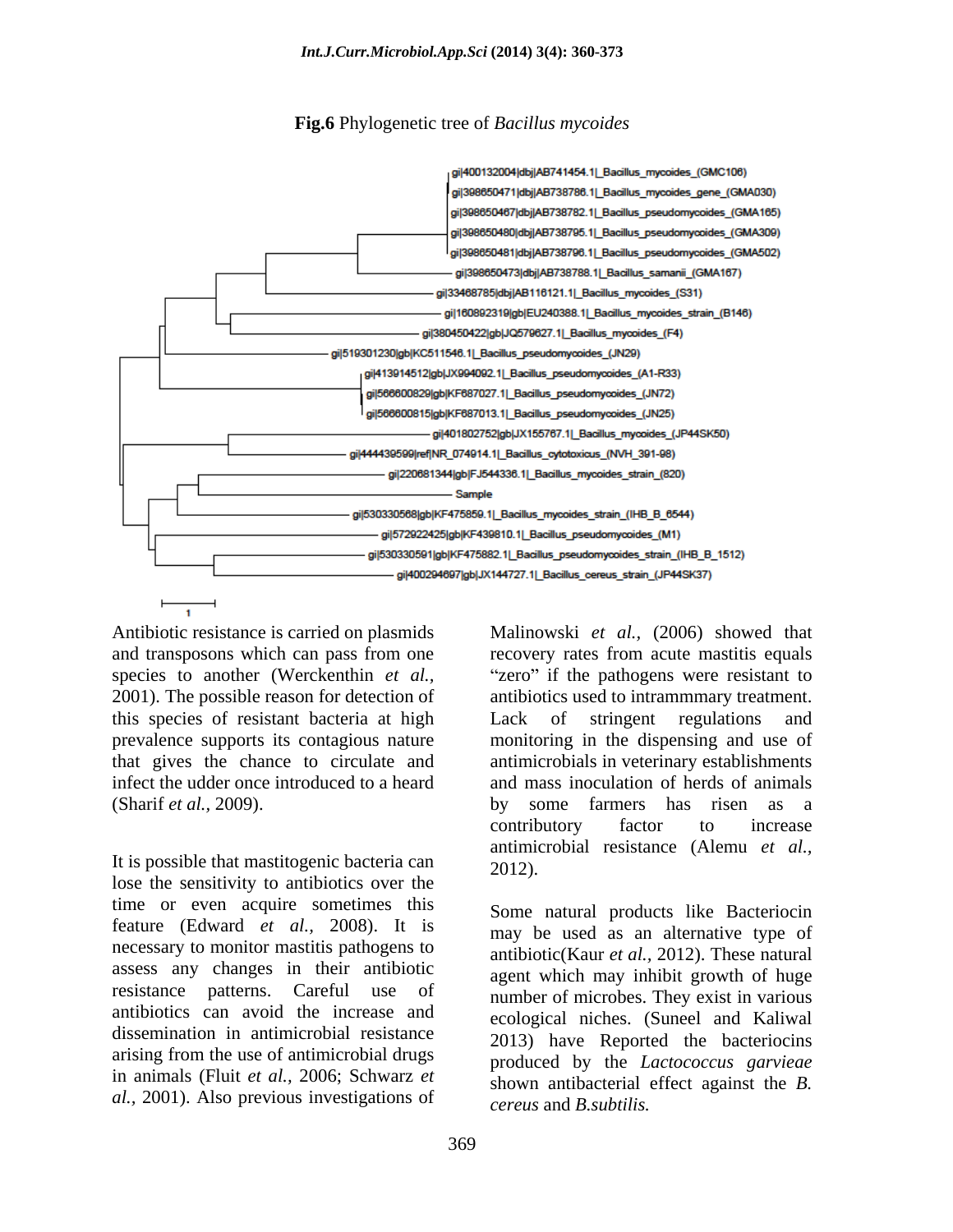The present study demonstrated the Interdisciplinary Program for Life Science presence of alarming level of resistance of frequently and commonly used dated 30-09-2010), Bioinformatics antimicrobial agents to the isolated bacteria from Bovine mastitis. Important (BT/BI/25/001/2006 VOL II dt 05-03 reasons for the failure of treatment of 2012). and P. G Departments of mastitis are the indiscriminate use of Microbiology and Biotechnology Karnatak antibiotics without in vitro sensitivity of University, Dharwad for providing the causal organisms (Amritha and Kaliwal, 2013). Therefore, an examination of the antibiotic resistance profiles of the isolates may serve as a major tool in evaluating both the hygienic conditions employed Acar, J. and Rostel, B. 2001. during milking and the health hazards that  $\overline{r}$  Antimicrobial resistance: An humans may encounter when infected by antibiotic resistant strains (Deresse Daka *et al.,* 2012) and also implementation of a Adesola A. E, 2012. Antimicrobial systematic application of an *in vitro* antibiotic susceptibility test, earlier to the<br>
Staphylococci Isolated from Cases of use of antibiotics in both treatment and Bovine Clinical Mastitis in Nigeria. prevention of Bovine mastitis is very

*Bacillus spps.* were isolated and abortions associated with *Bacillus*  characterized from the collected milk samples. Many isolates of *Bacillus spps.* were showed multi drug resistant. It is difficult to treat as many strains are **Prevalence** and antimicrobial resistant to antibiotics used in mastitis. The development of antibiotic resistance enterica serovars isolated from in the bacteria that affects animal health is of growing concern in veterinary Ethiopia. Trop Anim Health Prod., 44: medicine. Therefore, the present study suggests the examination of the antibiotic 9941-v. resistance profiles of the isolates must be Amritha.G. Kulkarni and B. B.Kaliwal, done earlier to the use of antibiotics in 2013. Bovine Mastitis: A Review, both to choose appropriate antibiotic for treatment and prevention of Bovine Blowey, R. and Edmondson, P. 1995,

The authors are grateful to the Department W, 1996. Classification and of Biotechnology (DBT), Ministry of Science and Technology, Government of India, New Delhi, for funding the

(BT/PR/4555/INF/22/126/2010) dated 30-09-2010), Bioinformatics Infrastructure Facility Project 2012). and P. G Departments of facilities.

## **References**

- Acar, J. and Rostel, B, 2001. Antimicrobial resistance: An overview. Rev. Sci. Technol. 20: 797- 810
- Resistance Pattern of Streptococci and Staphylococci Isolated from Cases of Nat. Sci. 10(11):96-101.
- important. Agerholm JS, Krogh HV, Jensen HE, 1995. A retrospective study of bovine *licheniformis.* J Vet Med B 42:225 234,
	- Alemu, S. and B.M. Zewde, 2012. Prevalence and antimicrobial resistance profiles of Salmonella enterica serovars isolated from slaughtered cattle in Bahir Dar, Ethiopia. Trop Anim Health Prod., 44: 595-600. DOI 10.1007/s11250-011- 9941-y.
	- 2013. Bovine Mastitis: A Review, Int.J.Rec.Sci.Res,; 4(5):542 -548.
- mastitis. Mastitis Control in Dairy Herds: an **Acknowledgement**  Ipswich, UK: Farming Press Books. Illustrated and Practical Guide.
	- Busse, H.-J., Denner, E. B. M. & Lubitt, W, 1996. Classification and identification of bacteria: current approaches to an old problem. Overview of methods used in bacterial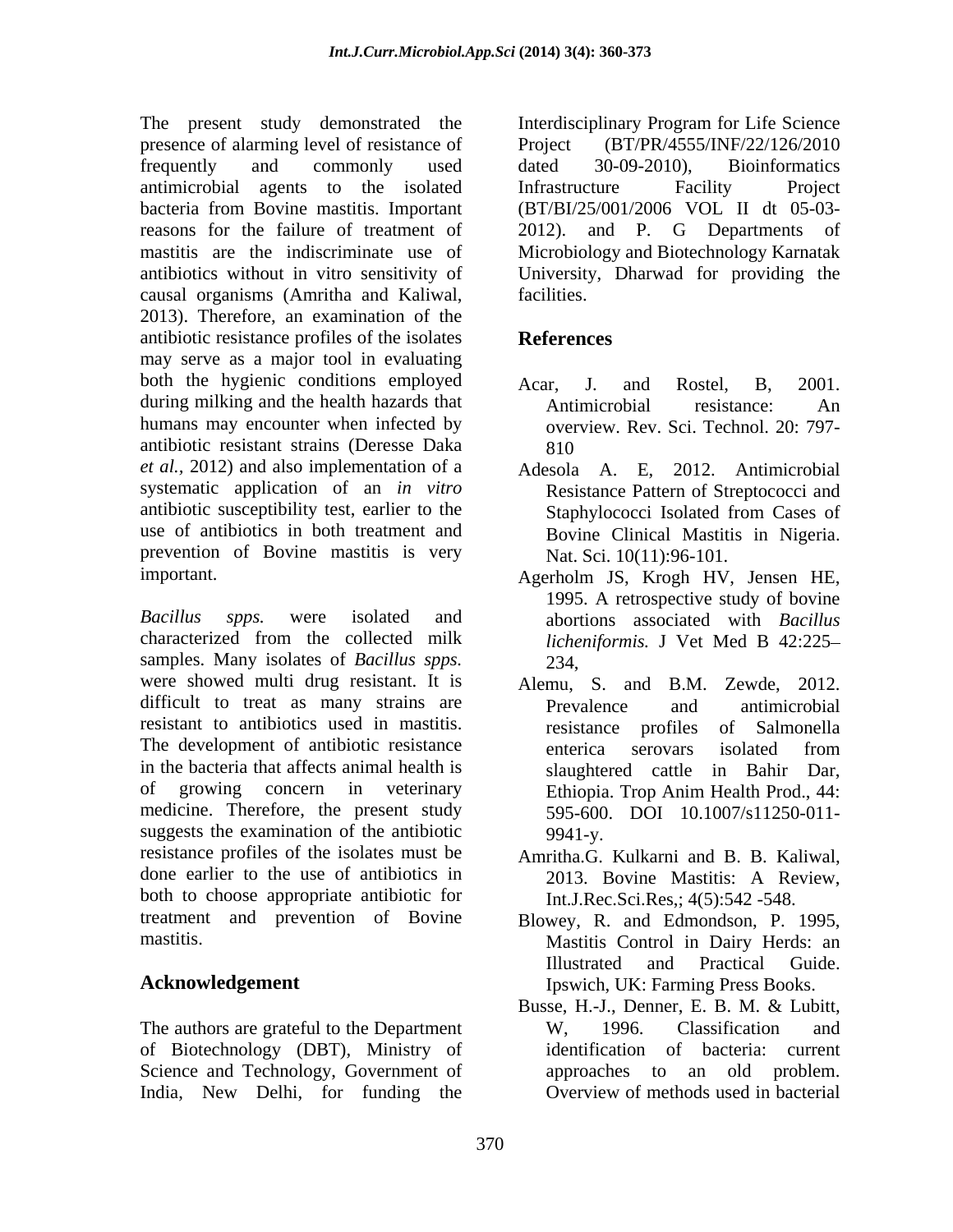- Crielly EM, Logan NA, Anderton A, 1994. Studies on the *Bacillus* flora of streptococcal causes of bovine mastitis milk and milk products. Journal of using 16s-23s rRNA spacer regions. Applied Bacteriology 77, 256- 63,
- Davies RH, Wray C, 1996. Seasonal variation in isolation of *Salmonella*  Kenya. J Dairy Sci, 2004; 87:4145 *typhimun'um, Salmonella enteritidis,*
- Deresse Daka, Solomon G, silassie and Antimicrobials. 11:26. Engineering Journal, 45; 76–81
- Edward Malinowski, Henryka Lassa, Hulya turutoglu, Senay ercelik and Dilek 2006-2007, Bull Vet Inst Pulawy 52,
- El-Khodery SA, Osman SA, 2008. Acute coliform mastitis in buffaloes (Bubalus
- Fall 2011 Jackie Reynolds, Richland
- Firaol Tam 1 iru, 2Sefinew Alemu and Kirkbride CA, 1993. Diagnoses in 1,784 Susceptibility Profiles, Ethiopia., *Am-*
- Fluit A.C., van der Bruggen J.T., Aarestrup F.M., Verhoef J., Sen 379–386.
- Forsma Pa ivi, Ti Isa la-Ti misjarvi An u

systematics. J Biotechnol, 47, 3-38. and Alatossava Ta pan I, 1997. Identification of staphylococcal and Microbiology, 143; 3491-3500

- from large and small-scale producers in 4149.
- *BaCIllus cereus,* and *Closm'dium*  Gurtler, V. & Stanisich, V. A, 1996. New *perfringens* from environmental approaches to typing and identification samples. Zentralblatt fUr of bacteria using the 16s-23s rDNA Veterinarmedizin 43, 119-27, spacer region. *Microbiology, 142,* 3- 16**.**
- Dawit Yihdego,2012. Antibiotic-Hajime Nagahatab, Yasunori Tanji a, resistance Staphylococcus aureus 2009. Characterization of bacterial isolated from cow's milk in the population of raw milk from bovine Hawassa area, South Ethiopia Annals mastitis by culture-independent PCR of Clinical Microbiology and population of raw milk from bovine DGGE method. Biochemical
- Sebastian Smulski, Anna Kłossowska, ozturk, 2006. Antibiotic resistance of And Michał Kaczmarowski, 2008. staphylococcus aureus and coagulase-Antimicrobial susceptibility of bacteria negative staphylococci isolated from isolated from cows with mastitis in bovine mastitis. Bull Vet Inst Pulawy: negative staphylococci isolated from bovine mastitis. Bull Vet Inst Pulawy: 50: 41-45
- 565-572 Jain, N.C., 1979. Dommon pathogens and factors in infection and mastitis. J. Dairy Sci ., 62: 128-134.
- bubalis): clinical findings and Kaur B, Garg N, Sachdev A, 2013. treatment outcomes. Trop Anim Health Prod; 40:93–99. The entries in pediococcus acidilactici ba 28 using College, BIOL 2421. Pharm Clin Res, 6;192-195 Kaur B, Garg N, Sachdev A, 2013. Optimization of bacteriocin production response surface methodolog. Asian J
- 3Awoke Tsega, 2013. Aerobic ovine abortions and stillbirths. J Vet Microorganisms Isolated from Mastitic Diagn Invest 5:398–402 Diagn Invest **5:**398–402
- Bovine Milk and Their Antimicrobial Kumar R, Yadav BR and Singh RS, 2010. *Euras. J. Agric. & Environ. Sci., 13 (7): 920-925* Genetic Determinants of antibiotic resistance in Staphylococcus aureus isolates from milk of mastitic crossbred cattle. Curr. Microbiol. 60: 379 386.
- W.T.M, 2006. Priorities for antibiotic Lane DJ, 1991. 16S/23S rRNA resistance surveillance in Europe. Clin Microbiol Infect, 12, 410-417., Techniques in Bacterial Systematics, Lane DJ, 1991. 16S/23S rRNA sequencing. In Nucleic Acid pp.: 115–175. Edited by E.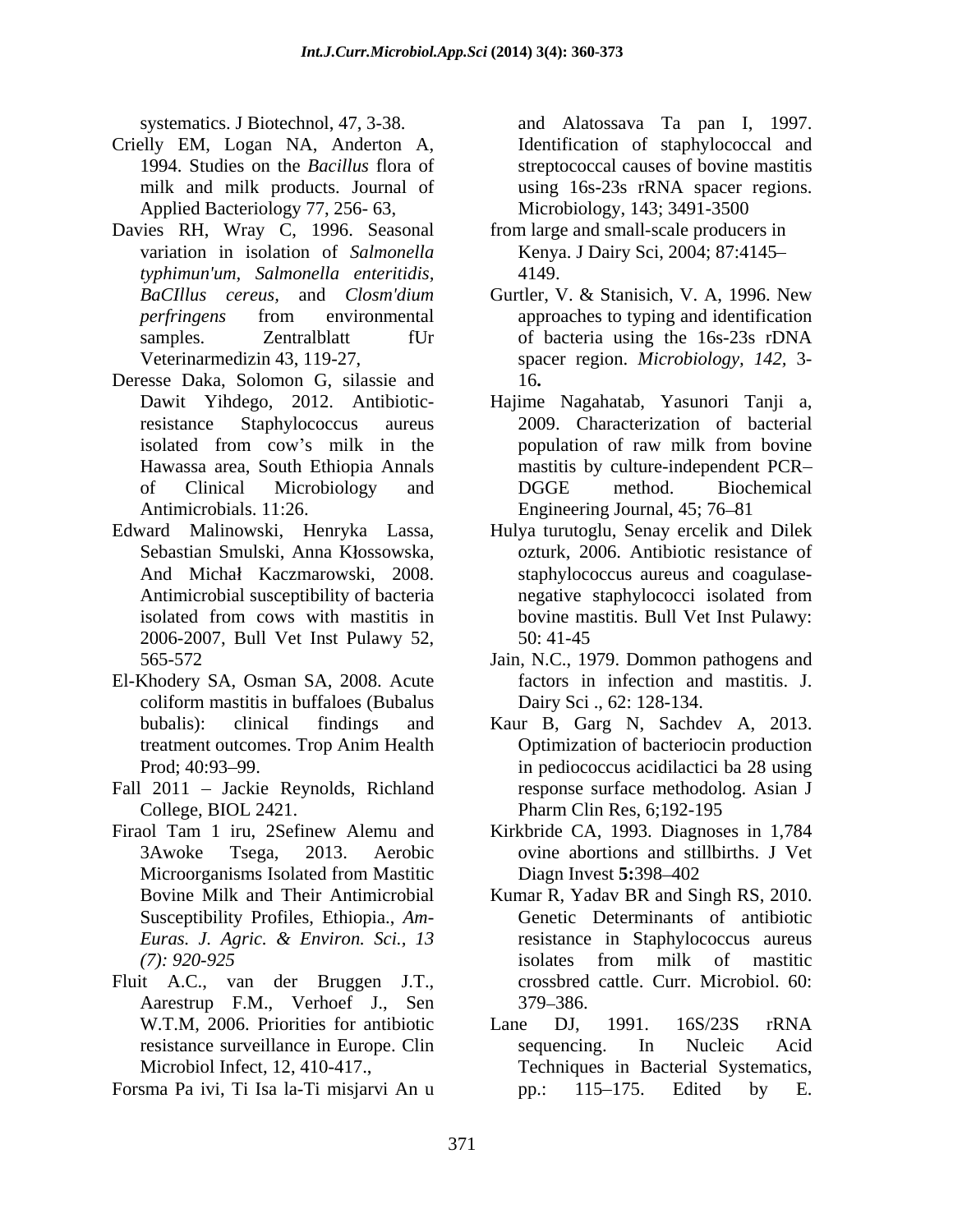York: Wiley **Solution** Isolation of bacteria from mastitis

- Mahantesh, M. K. and Basappa, B. K,
- Malinowski E., Niewitecki W., Nadolny of lysozyme dimer injections on results mastitis in cows. Vet Med, 62, 1395-
- Mary Suchita Xalxo, Characterization of
- Miltenburg, J. D., de Lange D., Crauwels, random sample of dairy herds in the southern Netherlands. Vet. Rec. 139:
- Mohammed Salih RR and Mohamed State, Sudan. World's Vet. J. 1(1): 20-
- Moon JS, Lee AR, Kang HM, Lee ES, and Koo HC, 2007. Phenotypic and
- mastitis. Trop. Ani. Health Prod., 42:
- Nadeem Akram, Azhar H. Chaudhary,

Stackebrandt & M. Goodfellow. New Ghazala Nawaz, Sajjad Hussain, 2013. 2011. Prevalence and antimicrobial antibiogram, *European Journal of* susceptibility of bacteria isolated from Veterinary Medicine, 2(1): 38-46 affected bovine milk and their *Veterinary Medicine,* 2 (1): 38-46

- bovine mastitis. Adv. Appl. Sci. Res Nadeem Akram, Azhar H. Chaudhary, 228(6):229-235 Shabbir Ahmed, Manzoor A. Ghuman, M., Lassa H., Smulski S, 2006. Effect of intramammary treatment of acute antibiogram, *European Journal of* Ghazala Nawaz, Sajjad Hussain, 2013. Isolation of bacteria from mastitis affected bovine milk and their *Veterinary Medicine*, 2 (1): 38-46
- 1399.). Nieminen. T, Rintaluoma. N, Andersson crylla and crylle from native Bacillus Sepp¨al¨a A, Priha O M, Salkinoja thringiensis isolates, M.Sc Thesis University of Agricultural Sciences, Bacillus pumilus and Bacillus Dharwad, *licheniformis* from mastitic milk Taimisto M, Ali-Vehmas T, Salonen M, 2007. Toxinogenic *Bacillus pumilus* and *Bacillus licheniformis* from mastitic milk doi:10.1016/j.vetmic.2007.05.015
- A.P.P., Bongers, J.H., Tielen, M.J.M., Nihar Nalini Mohanty, Priyaranjan Das, Schukken, Y.H. and Elbers, A.R.W, Shaswati Subhadarsini Pany, Laxmi 1996. Incidence of clinical mastitis in a Narayan Sarangi, Siddharth Ranabijuli and Hemant Kumar Panda, 2013. Veterinary World, Vol -06: 739-743
- 204-207. **Parkinson T.J., Merrall M. & Fenwick** Ahmed FA, 2012. Treatment Trial of caused by Bacillus cereus, New Bovine Bacterial Mastitis in Khartoum Zealand Veterinary Journal, 47:4, 151-Parkinson T.J., Merrall M. & Fenwick S.G, 1999. A case of bovine mastitis caused by Bacillus cereus, New Zealand Veterinary Journal, 47:4, 151- 152.
- 24. Rychlik I, Gregorova D, Hradecka H, Kim MN, Paik YH, Park YH, Joo YS plasmids in Salmonella enterica. Vet 2006. Distribution and function of Microbiology, 112(1): 1-10.
- genetic antibiogram of methicillin-<br>Sadashiv S O and Kaliwal B B, 2013. resistant staphylococci isolated from Prevalence of Bovine mastitis in North bovine mastitis in Korea. J. Dairy Sci.; <br> Karnataka, India. Int. J. Pharm. & H. 90: 1176–1185. Care Res. 01(04);169 – 177. Sadashiv S O and Kaliwal B B, 2013. Prevalence of Bovine mastitis in North Karnataka, India. Int. J. Pharm. & H.
- Muhammad, G, Naureen A, Asi MN, Sadashiv S. O and B. B. Kaliwal, 2014. Saqib M and Fazal-ur-Rehman, 2010. Antibiotic resistance of Evaluation of a 3% surf solution (surf Staphylococcus aureus and Coagulasefield mastitis test) for the diagnosis of Negative Staphylococci (CNS) isolated subclinical bovine and bubaline from Bovine mastitis in the region of 457 464.] *of Pharmaceutical Research*., Vol.- Shackbetand & M. Goodfellow. New Usuatral Namba<br>
Shabbir Ahmed, Manzoor Anchel Boyin and the manish and the manish and the state of the state of the state of the state of the state of the state of the state of the state o Antibiotic resistance of *Staphylococcus aureus* and Coagulase-Negative Staphylococci (CNS) isolated from Bovine mastitis in the region of north Karnataka, India, *World Journal* 3(01): 571-586

Samad MA, 2008. Animal Husbandry and